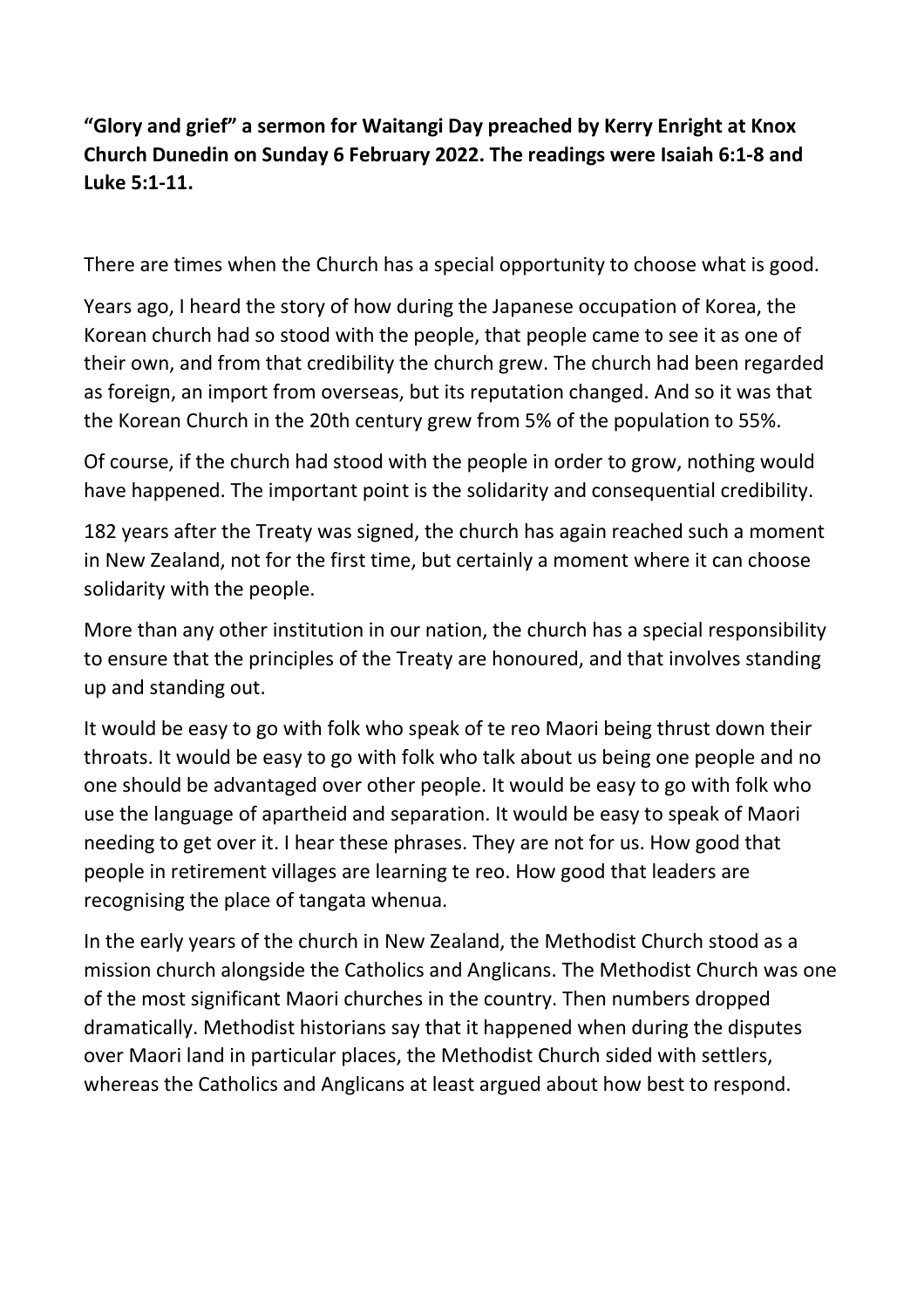The church in New Zealand has reached such a moment of choice again. What is different is that this time, many churches are exploring what it means to be bicultural and how to live out the principles of the Treaty. This exploration doesn't fit within our old categories. Among the most active are what used to be called the most conservative, including here in Dunedin the Elim Church.

So we come to this time. Dare I say - Knox Church has come to this time.

The Treaty of Waitangi arose from the highest of motives, from an inspiring vision. There was an Isaiah kind of vision, high and lofty.

In the 1830s in Britain, there were networks of Christian parliamentarians and public servants. They pressured the British parliament to abolish slavery. The majority of people in the Colonial Office were also part of these influential Christian groups.

One of those was James Stephen who was permanent undersecretary. Firm in his convictions, he opposed Wakefield's planned settlement of New Zealand.

Stephen drafted the instructions given to William Hobson when he was sent to New Zealand in 1840. They included these words …

All dealings with the Aborigines for their Lands must be conducted on the same principles of sincerity, justice, and good faith as must govern your transactions with them for the recognition of Her Majesty's Sovereignty in the Islands. Nor is this all. They must not be permitted to enter into any Contracts in which they might be ignorant and unintentional authors of injuries to themselves. You will not, for example, purchase from them any Territory the retention of which by them would be essential, or highly conducive, to their own comfort, safety or subsistence. The acquisition of Land by the Crown for the future Settlement of British Subjects must be confined to such Districts as the Natives can alienate without distress or serious inconvenience to themselves. To secure the observance of this rule will be one of the first duties of their official protector.

## What a hope!

The Church was directly involved in the signing. Chiefs often signed the Treaty because they trusted the missionaries who encouraged them to sign. The experience of my own iwi was typical. After the signing at Waitangi, it was conveyed through the motu and late March early April, 1500 Maori gathered at Port Waikato, but the official bringing the Treaty was delayed. The local missionary, Robert Maunsell, realised that the people would disperse without the Treaty being signed. He had a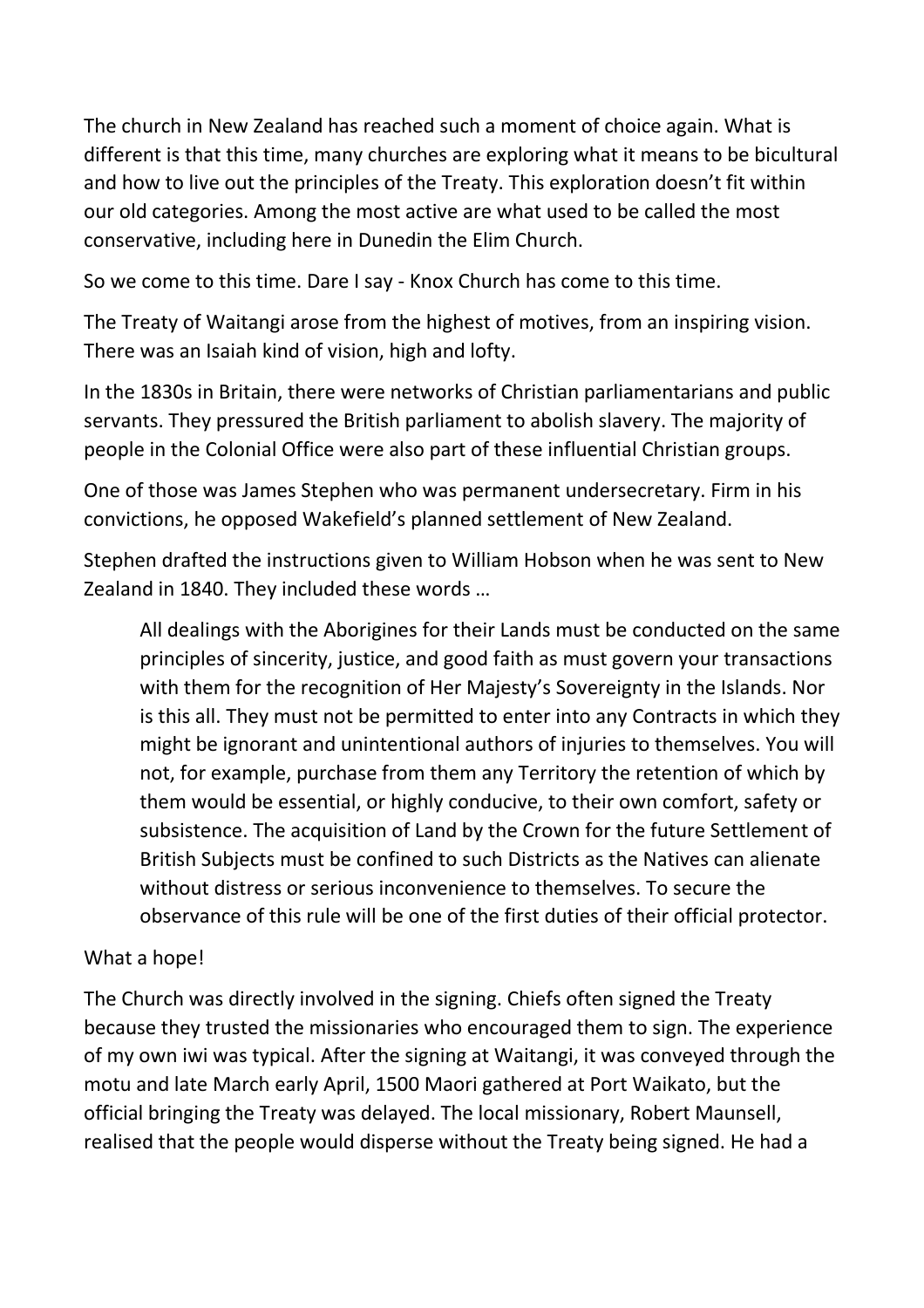copy of an English version which he explained to the people so 32 chiefs signed, including two of the few women who signed.

More than that, because of the missionaries, Māori saw the Treaty in spiritual and Christian terms. The te reo name for the Treaty is 'Te Kawenata o Waitangi' ('the Covenant of Waitangi').

It is believed that Hobson said to each signing chief "He iwi tahi tatou" ("we are one people"). The missionary, Henry Williams, had come up with those words from Paul's letter to the Ephesians. Dame Joan Metge says it means "We two (many) peoples together make a nation".

So the treaty wasn't simply signatures on a piece of paper. It was a spiritual and political covenant, a marrying of two peoples, expecting both to benefit, working together with their shared energy and resources.

The vision of unity was soon betrayed. From about 1843, the treaty seemed of little importance. People like Henry Williams who helped transcribe it, were dismayed at the failure of the Crown and its representative to honour it. Clear breaches were ignored and armed confrontations escalated.

The Maori voice was silenced. The treaty was forgotten, lost and nibbled at by rats. In 1877 a judge declared it "a simple nullity" because 'the savages' who signed it could never have understood what they were doing.

A long line of advocates including missionaries and later Maori prophets and kings achieved only a token hearing when they raised concerns about the obvious betrayals and injustices. When Maori began to resist, organize, question, challenge and pull out surveyor's pegs, military campaigns were mounted by successive governors and laws were enacted to support dispossession, including confiscating 'rebel' land in the richest parts of the country.

But Maori were resilient. Despite being worn down by war and deception new visionary leadership set them on a road to restore their rightful place. The Treaty became the heart of the Maori renaissance of the 1970s when a new generation of activists could no longer tolerate the duplicity.

Fifty years later, that renaissance is bearing fruit. In a moment we will hear what it means in the realm of social work. But we could equally be talking about law or education or health science or theology.